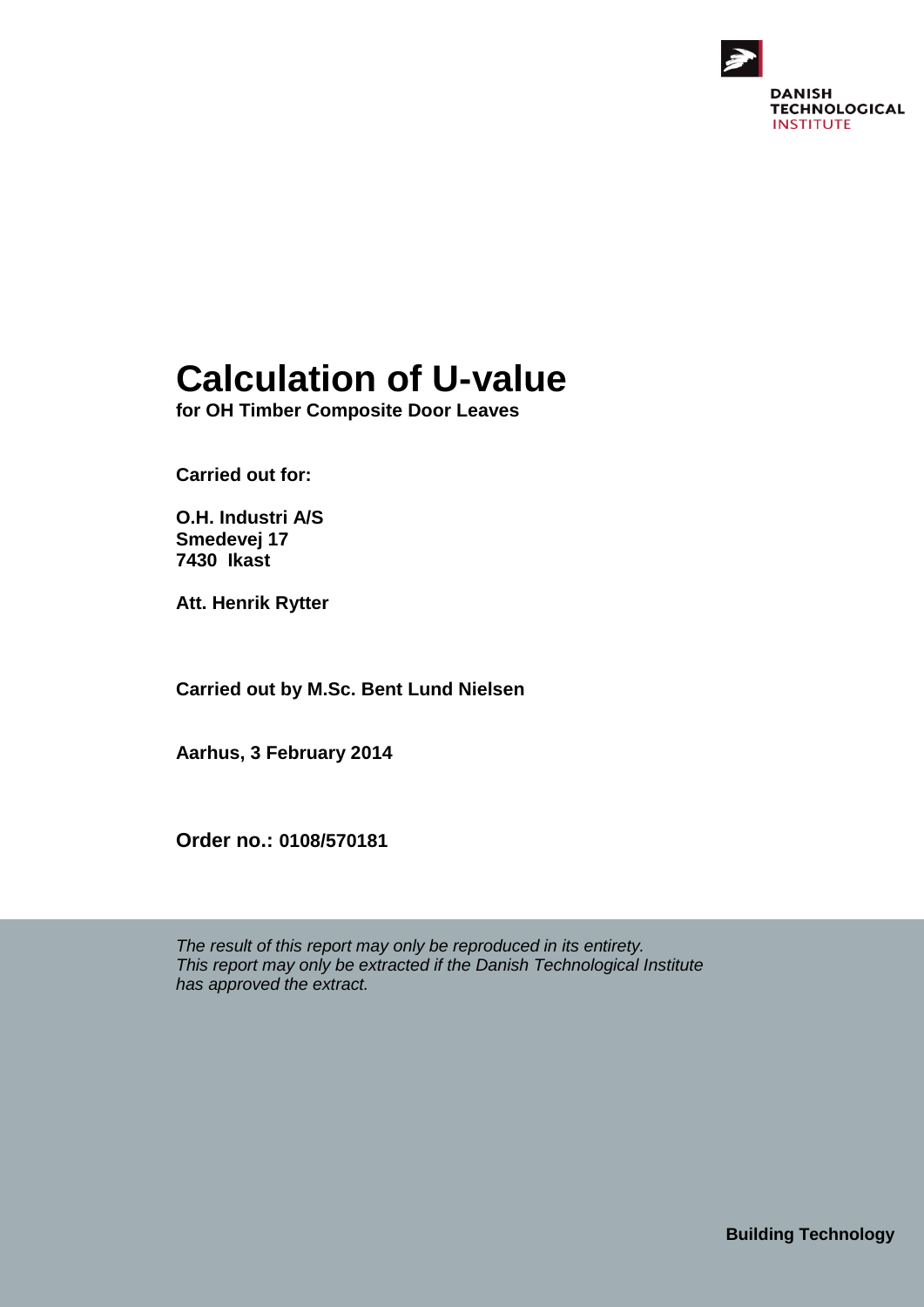2014-02-03 0108/570181 btl/sol



Teknologiparken Kongsvang Allé 29 8000 Aarhus C Denmark +45 72 20 20 00 info@teknologisk.dk www.teknologisk.dk

As agreed, the Danish Technological Institute, Building Technology has performed calculations of the U-value for vertical (90°) OH Exterior Timber Composite Door Leaves. The Door Leaves are used in exterior door sets.

#### **Basis**

- Table from OH showing all the different Door Leaves to be calculated.
- Stated design values for the thermal conductivity of the materials used in the Door Leaves (if available values from EN 10077-2 are used).
- The calculation has been carried out in accordance with EN ISO 10077-2.

#### **Calculations**

Design values for the thermal conductivity:

| Material                                   | Thermal conductivity $\lambda_p$<br>(W/mK) |
|--------------------------------------------|--------------------------------------------|
| Polystyren (iso) $\leq 60$ mm (EPS or XPS) | 0.034                                      |
| Polystyren (iso) $> 60$ mm (EPS or XPS)    | 0.036                                      |
| Fibre board                                | 0.048                                      |
| <b>HDF</b>                                 | 0.13                                       |
| Chenchen                                   | 0.13                                       |
| Mahogany                                   | 0.13                                       |
| Pine                                       | 0.13                                       |
| Oak                                        | 0.18                                       |
| Aluminium                                  | 160                                        |
| Compact laminate                           | 0.25                                       |

 $U_{\text{centre}} = 1/ (R_{\text{se}} + d_{\text{ne}}/\lambda_{\text{ne}} + d_{\text{iso}}/\lambda_{\text{iso}} + d_{\text{ni}}/\lambda_{\text{ni}} + R_{\text{si}})$ 

 $U_{\text{edge}} = 1/ ( R_{\text{se}} + d_{\text{pe}} / \lambda_{\text{pe}} + d_{\text{pine}} \lambda_{\text{pine}} + d_{\text{pi}} / \lambda_{\text{pi}} + R_{\text{si}} )$ 

 $U_{\text{leaf}} = ( U_{\text{centre}} x A_{\text{centre}} + U_{\text{edge}} x A_{\text{edge}} + l_{\Psi} x \Psi ) / ( b x h )$ 

The linear thermal transmittance  $\Psi$  is negligible. Calculations using Therm (LBNL) shows that  $\Psi = 0.002$  W/m<sup>2</sup>K can be used for all the leaves.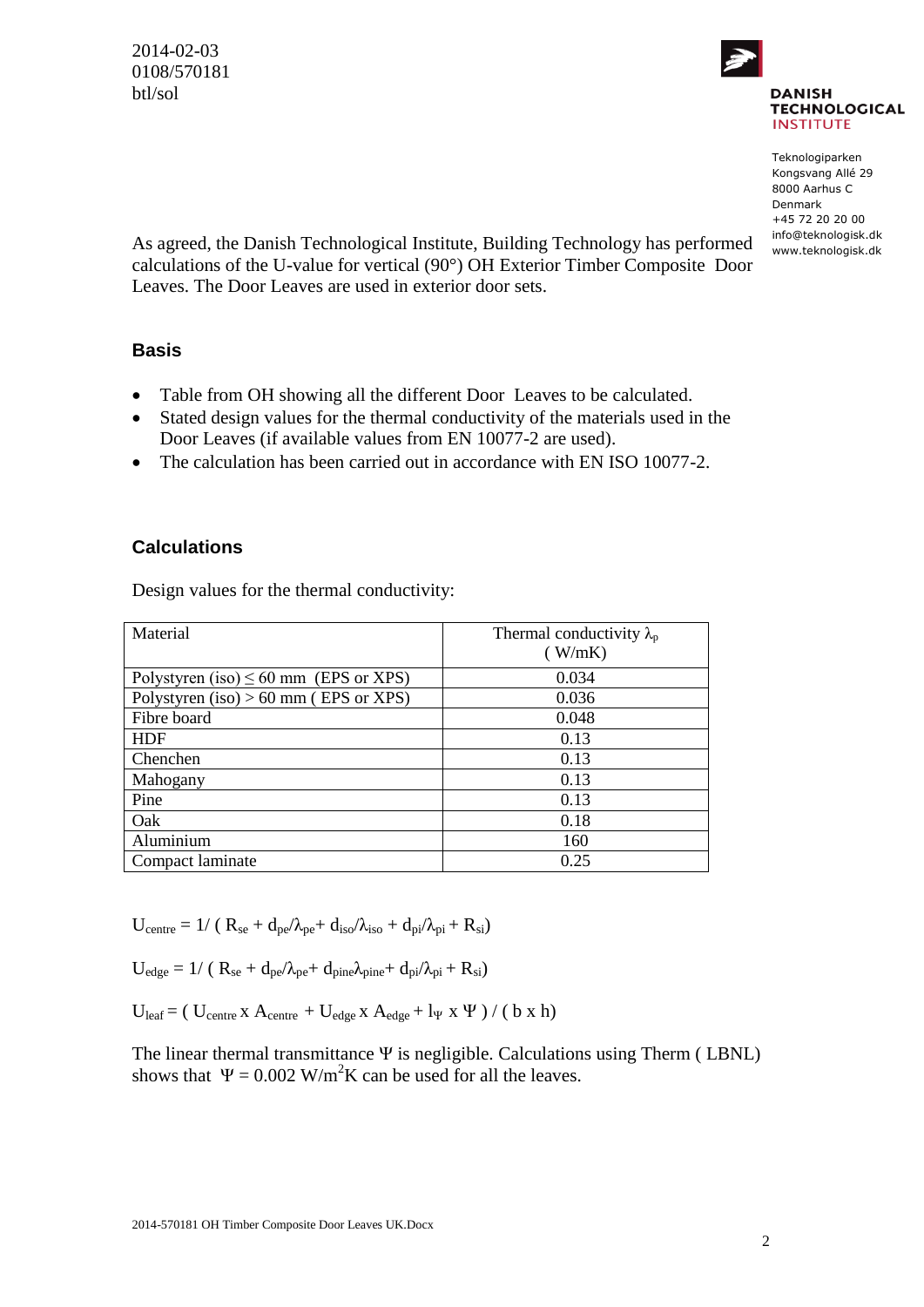#### **Results**

The results of the calculations can be found in the attached tables in Appendix 1.

Aarhus, 3 February 2014 Danish Technological Institute, Building Technology

Bent Lund 1

Bent Lund Nielsen

Direct Tel.: +45 72 20 11 47 E-mail: btl@teknologisk.dk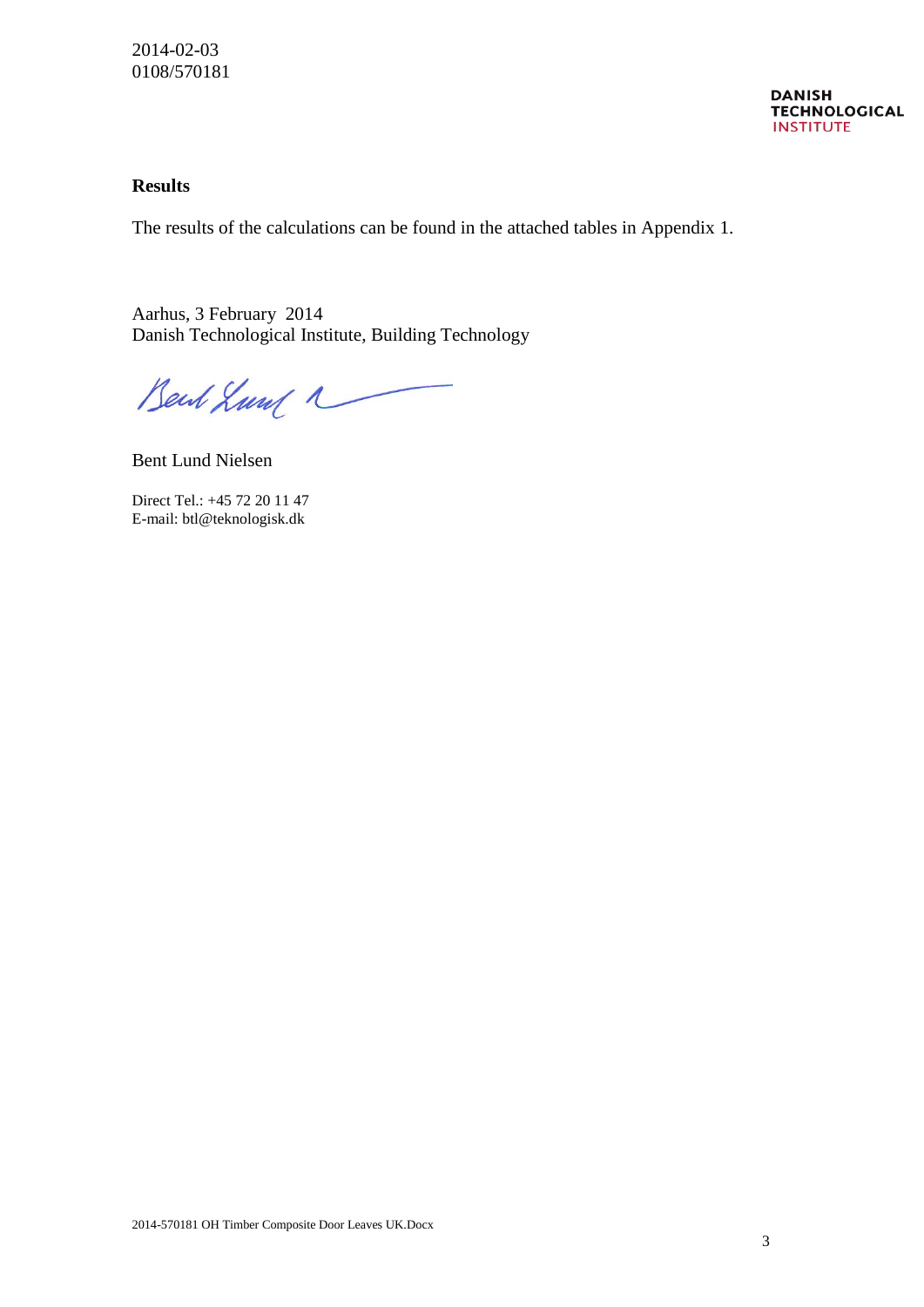## U-value calculated as centre value

| <b>Ucentre</b>                                                | (W/m <sup>2</sup> K) |        |                    |        |                    |        |             |        |
|---------------------------------------------------------------|----------------------|--------|--------------------|--------|--------------------|--------|-------------|--------|
| OH Timber Composite door - ChenChen veneer for paint or stain |                      |        |                    |        |                    |        |             |        |
| Facing: 6 mm cross banded veneer with 0.3 mm aluminium        |                      |        |                    |        |                    |        |             |        |
| Core                                                          | <b>Polystyrene</b>   |        | <b>Polystyrene</b> |        | <b>Polystyrene</b> |        | Wooden      |        |
|                                                               |                      |        | 2x4 mm ply         |        | 2x9 mm ply         |        | fibre board |        |
| <b>Stiles/Rails</b>                                           | 55 mm                | 110 mm | 55 mm              | 110 mm | 55 mm              | 110 mm | 55 mm       | 110 mm |
|                                                               | pine                 | pine   | pine               | pine   | pine               | pine   | pine        | pine   |
| <b>Thickness</b>                                              |                      |        |                    |        |                    |        |             |        |
| Door (mm)                                                     |                      |        |                    |        |                    |        |             |        |
| 44                                                            | 0,831                | 0,831  | 0,971              | 0,971  | 1,231              | 1,231  | 1,076       | 1,076  |
| 54                                                            | 0,668                | 0,668  | 0,755              | 0,755  | 0,904              | 0,904  | 0,879       | 0,879  |
| 56                                                            | 0,642                | 0,642  | 0,723              | 0,723  | 0,858              | 0,858  | 0,848       | 0,848  |
| 58                                                            | 0,619                | 0,619  | 0,694              | 0,694  | 0,817              | 0,817  | 0,819       | 0,819  |
| 60                                                            | 0,597                | 0,597  | 0,667              | 0,667  | 0,779              | 0,779  | 0,792       | 0,792  |
| 68                                                            | 0,524                | 0,524  | 0,576              | 0,576  | 0,659              | 0,659  | 0,700       | 0,700  |
| 73                                                            | 0,511                | 0,511  | 0,531              | 0,531  | 0,600              | 0,600  | 0,652       | 0,652  |
| 78                                                            | 0,477                | 0,477  | 0,493              | 0,493  | 0,552              | 0,552  | 0,611       | 0,611  |
| 80                                                            | 0,465                | 0,465  | 0,479              | 0,479  | 0,534              | 0,534  | 0,596       | 0,596  |
| 88                                                            | 0,421                | 0,421  | 0,452              | 0,452  | 0,475              | 0,475  | 0,542       | 0,542  |
| 98                                                            | 0,377                | 0,377  | 0,402              | 0,402  | 0,437              | 0,437  | 0,487       | 0,487  |

Door leaf specifications:

| Core: Polystyrene                     |
|---------------------------------------|
| Stiles/rails: 55 mm                   |
|                                       |
| Core: Polystyrene $+ 2x 4$ mm plywood |
| Stiles/rails: 55 mm                   |
|                                       |
| Core: Polystyrene $+ 2x9$ mm plywood  |
| Stiles/rails: 110 mm                  |
|                                       |